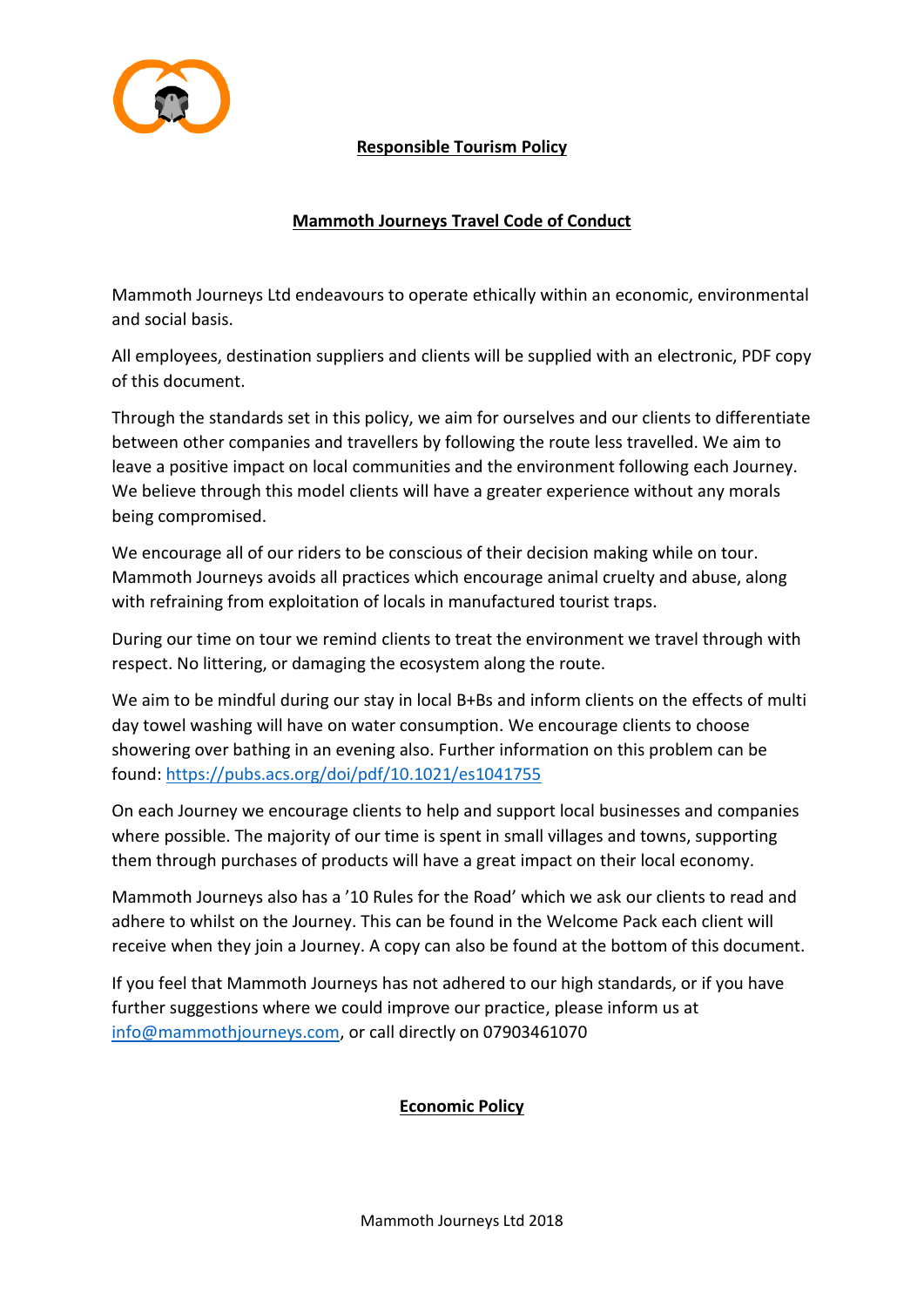

Our aim is to support small and local organisations to allow the local economy to thrive. We achieve this through employing local services, the accommodation we stay and the restaurants we eat.

Mammoth Journeys employs 3 local guides for our Iranian trip; a driver, cycle guide and general tour guide.

For our Israel Tour (to be announced end of Oct), we have employed the use of a local driver and also a local cycle guide.

Mammoth Journeys achieves these goals by employing local guides, drivers, guides and general tour guides, and also aim to stay at family run B+B's en route. On some Journeys we even stay in local homestays rather than big chain hotels. We can confidently claim the produce is local given the location of our tours. Off the beaten track with a very hand to mouth lifestyle. When we attend major cities and towns within Europe we encourage our clients to seek the expertise of a local guide, versus an overseas seasonaire.

On our European routes we stay in family ran B+B's where possible. In cities we do not stay in any AirBnB's, as this encourages the market and damages renting availability for local residents. The family run B+Bs will therefore also be employing local residents, rather than hotel chains where staffing may be acquired from abroad.

Breakfasts using family run B+B's make it easy to ensure the produce is local and at times even grown in their own garden, a real bonus.

Lunch and dinners are sought in small restaurants supplied with local produce, versus global chain eateries. This is achieved by attending places renowned for regular menu changes, depending on the season and also what is caught by the locals that morning. The same principle is applied for dinner.

In Iran we stay in mostly local homestay, away from big chain hotels. All of our meals are sourced with local produce, in small family run cafes and restaurants – with the exception of Tehran.

For our Middle Eastern Journeys, we rent our bicycles in the country, from a small company, versus a franchise shop such as Giant or Scott.

## **Environmental Policy**

Our aim is to have minimal impact on the environment with our cycling Journeys. At Mammoth journeys we aim to take the road less travelled which therefore has less impact on local communities and environment. This is achieved by creating routes that are off the beaten track which will cause less tourist destruction and by making environmentally ethical decisions along the way.

This is achieved through daily practices within the Mammoth Journeys offices, along with ethical decision making while on tour.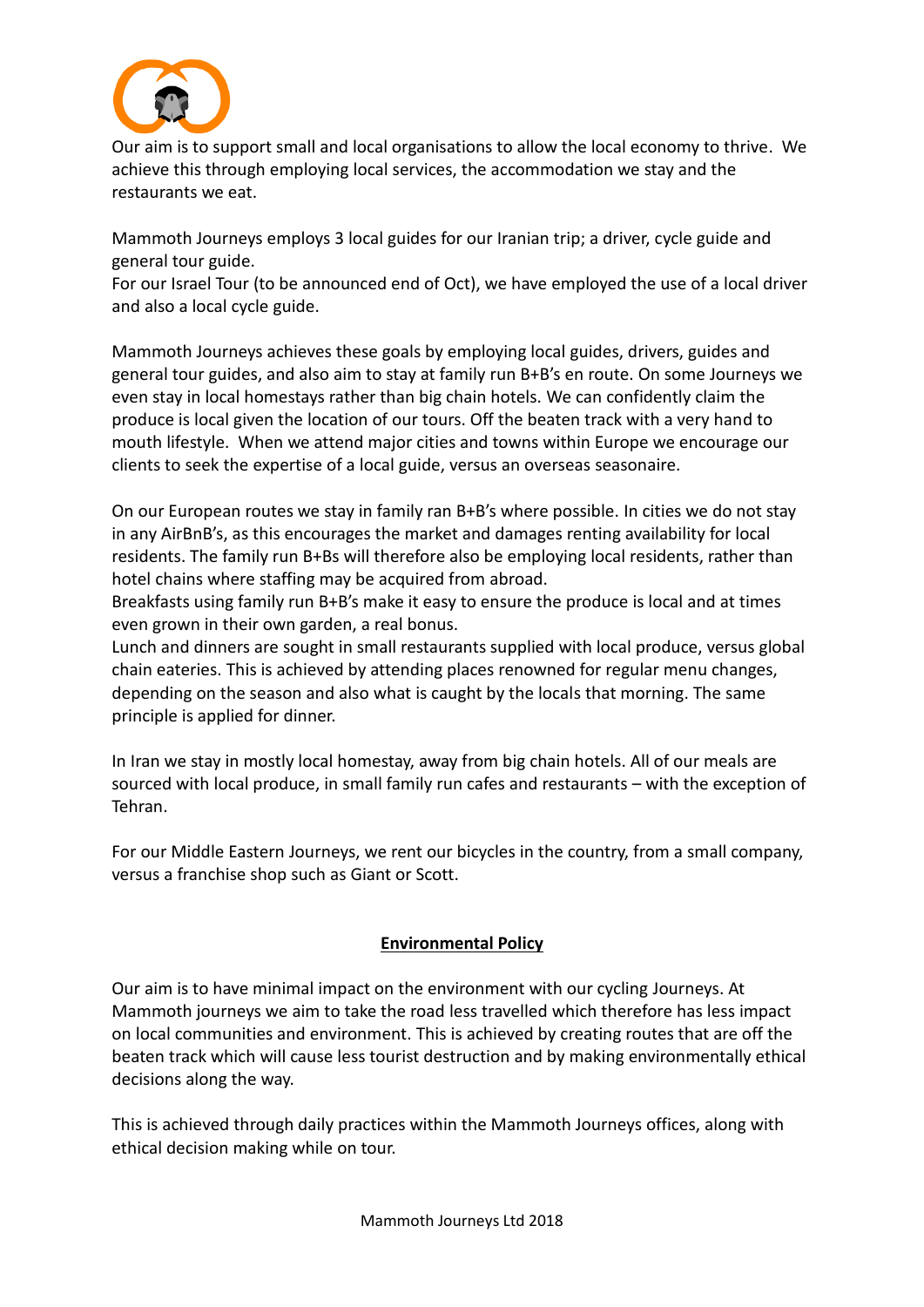

Other ways in which we aim to reduce environmental impacts is by daily practices within our Mammoth Journeys office. Here, all contracts and client paperwork, including handbooks and brochures, are electronic therefore no paper or ink required.

Any hard copy maps for clients on the tour is printed on recycled paper and all paper products are recycled. This is the same process for receipts, we always ask for electronic copies. Our offices are also within our home, so no commuting footprint is created.

All cycling and sports clothing for staff and clients is produced by the company Owayo, a German based company with a reputable and robust environmental practice. Including paperless offices, made to measure and ordered jerseys, energy efficient offices, and a use of fabrics where they can ensure the origin for all fabrics used within a product. More information on their great work can be found at

[https://www.owayo.co.uk/cycling/environmental\\_responsibility-en.htm.](https://www.owayo.co.uk/cycling/environmental_responsibility-en.htm)

On our Journeys we only have one vehicle, the rest of the travel is done using human power, resulting in a low carbon footprint for our travel. We also offer the option for clients to return to UK with the support vehicle, versus a flight, to further reduce their CO2 omissions. To further help, we direct you to an amazing website with some great projects, where you can further offset your carbon footprint from your time on our trips <https://www.carbonfootprint.com/>

In our workshops and on each Journey, we only use biodegradable oils, lubes and degreasers. Any worn and usable inner tubes and tyres are disposed of through a local bicycle shop recycling programme. Also, any old equipment or kit not suitable for our tours, is given to free to a similar incentive for bike building schemes.

Any route which goes onto gravel trail or into wooded areas, we inform and educate our clients to stick to the designated path, so not to disturb the local ecosystem. This is continually enforced and clients are reminded by the cycle guide during the ride.

While on tour we have a small water tank in our support vehicle which gets filled from the B+B in the morning. Clients water bottles are then refilled from here, versus buying plastic bottles. We encourage clients to recycle any snacks and drinks bought on Journey and the support van has coffee keep cups and metal straws, to avoid single use takeaway coffee cups and plastic straws, respectively.

Clients are educated not to have towels washed daily to help conserve water, as with opting for a shower over a bath.

## **Social Policy**

Prior to departure all clients are emailed a PDF pre-Journey handbook explaining and highlighting the values and morals of Mammoth Journeys, along with the 10 rules of cycling whilst on a Journey. We aim to create a transformative experience where each client can take away valuable lessons learnt in regards to responsible travel.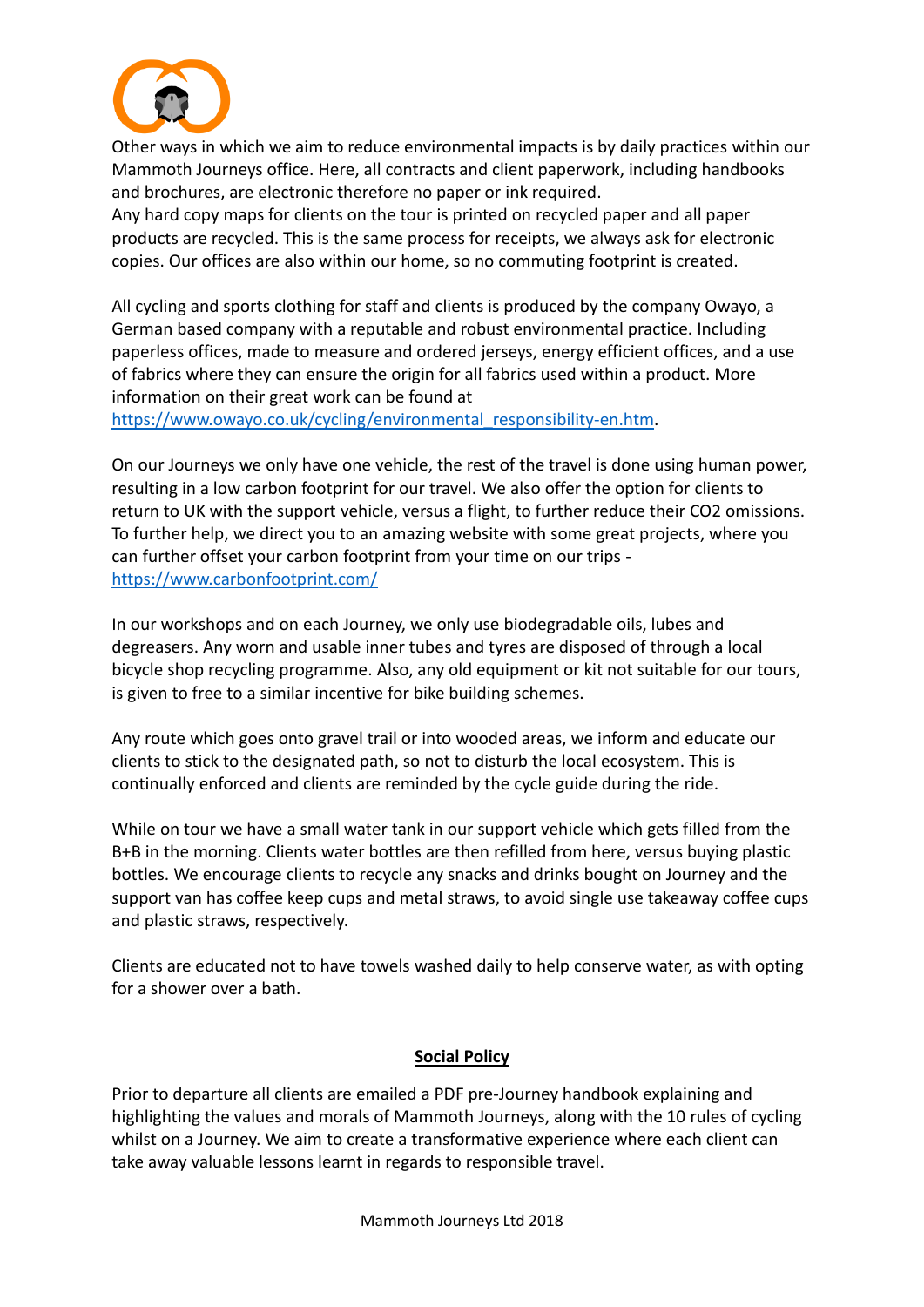

These include being an ambassador for your country, and respecting the host country we are visiting with regards to the environment and culture. No foul language to be used, no physical or verbal assault to anyone and no littering.

When riding in Turkey, Morocco and Iran, we ensure both our female and male clients are dressed appropriately in loose fitting clothing covering the body. Also women are to wear a tunic when riding to maintain modesty.

On all of our Journeys we do not offer any animal-based entertainment. No local entertainment where people, especially children, are exploited. The local guides we use in Iran and Israel, also have a local project they are supporting.

We endeavour as much as possible to travel on quiet routes which are not often frequented by tourists. This is made possible due to the fact when cycling we can to stop often, whereas coaches of 50-100 people cannot do this. Travel is always better by bike!

Our European tours are limited to a small group size of a maximum of 10 people. This is to allow us to sleep in small family run B+B, and eat at smaller non-commercialised cafes and restaurants, avoiding the cruise ship style tourism.

When our cycle guides bikes have reached the end of their shelf life and no longer appropriate for work. We take advantage of the 'Re-Cycle' project which donates old bikes to individuals in Africa. A superior social and environmental option versus taking the bike to a landfill. All staff and clients are made aware of this project, and advised to consider this option in the future. Details of where to drop your old bike, and how the scheme work can be found at:<http://www.re-cycle.org/>

At a local level within UK, Richard is currently Level 2 certified by British Cycling, to lead the Let's Ride cycles events. This allows a great opportunity for those not comfortable, or physically or mentally unable to ride independently, to participate in cycling. We encourage staff and clients who want to help make a difference to individuals looking to participate in cycling, to volunteer at such an event by marshalling. Further information can be found at: <https://volunteer.britishcycling.org.uk/>